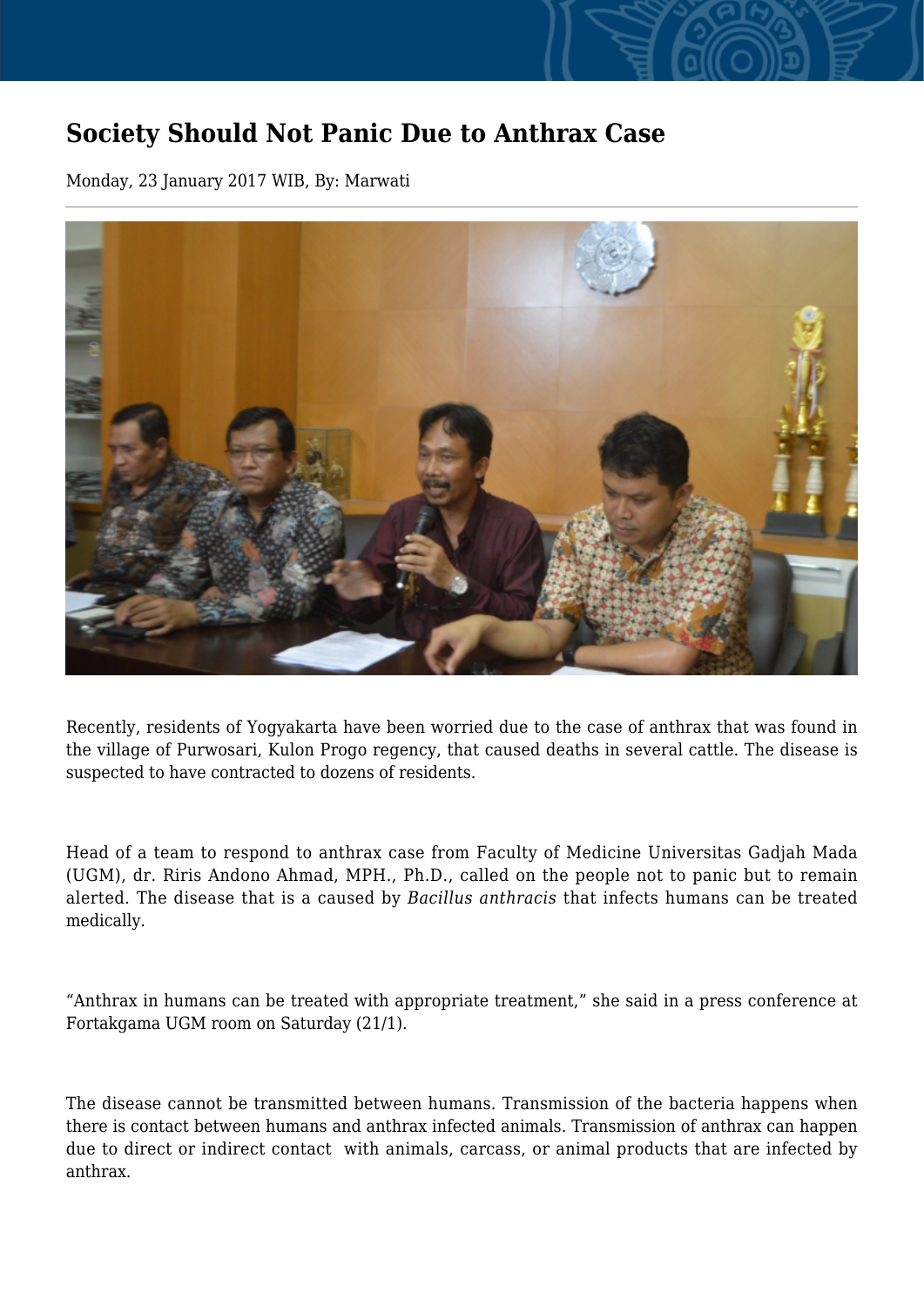

"The disease attacks the skin, digestion tract, and respiration tract. People who died of anthrax are because the bacteria have gone to the respiratory tract and other organs," she said.

To prevent people from getting transmitted, Riris emphasised on the need to have a clean and healthy life style. If consuming meat, people are suggested to buy it from certified slaughter house and the meat is cooked up to 120° C or well done.

UGM microbiologist, dr. Abu Tholib, M.Sc., Ph.D., mentioned that the 99 percent of anthrax cases around the world affect the skin, only 1 percent affects the lungs and other organs that may be fatal. "As high as 99% of cases cause skin disorders but these can be treated well," he said.

Dr. Abu Tholib said the symptoms of anthrax includes blisters. If the case already systemic, someone would experience nausea and fever. "Humans that are infected by anthrax can be treated with antibiotics which are effective enough," he said.

Head of Veterinary Health Department of Faculty of Veterinary Sciences UGM, dr. Heru Susetya MP.,Ph.D., said the society need not worry to consume meat. The meat is safe to consume as long as it does not show anthrax symptoms, which in animals come in the form of high fever, pain in the waist, sudden death with blood coming out of the body. "Please report immediately to the Veterinary Health Stations if finding these symptoms," he said.

Heru urged the people not to cull and consume infected cattle. The safe meat has fresh red colour whilst not having bad smells. "Infected animals have to be eliminated soon, not being culled as the bacteria that have contact with the air will form spores that can transmit anywhere," he said.

## **Cattle Mitigation**

To improve the safety of cattle to be consumed, Dean of Faculty of Animal Sciences UGM, Prof.Dr. Ali Agus, suggested people to increase animal trade mitigation by engaging the veterinary health stations for transporting the animals. "Transports of cattle in endemic areas have to be cut off so that anthrax bacteria would not spread to other areas," he said.

Other ways are to monitor cattle mobilisations because these would make the disease move elsewhere, too. If there is a case in one area, the transports of animals need to be cut off there.